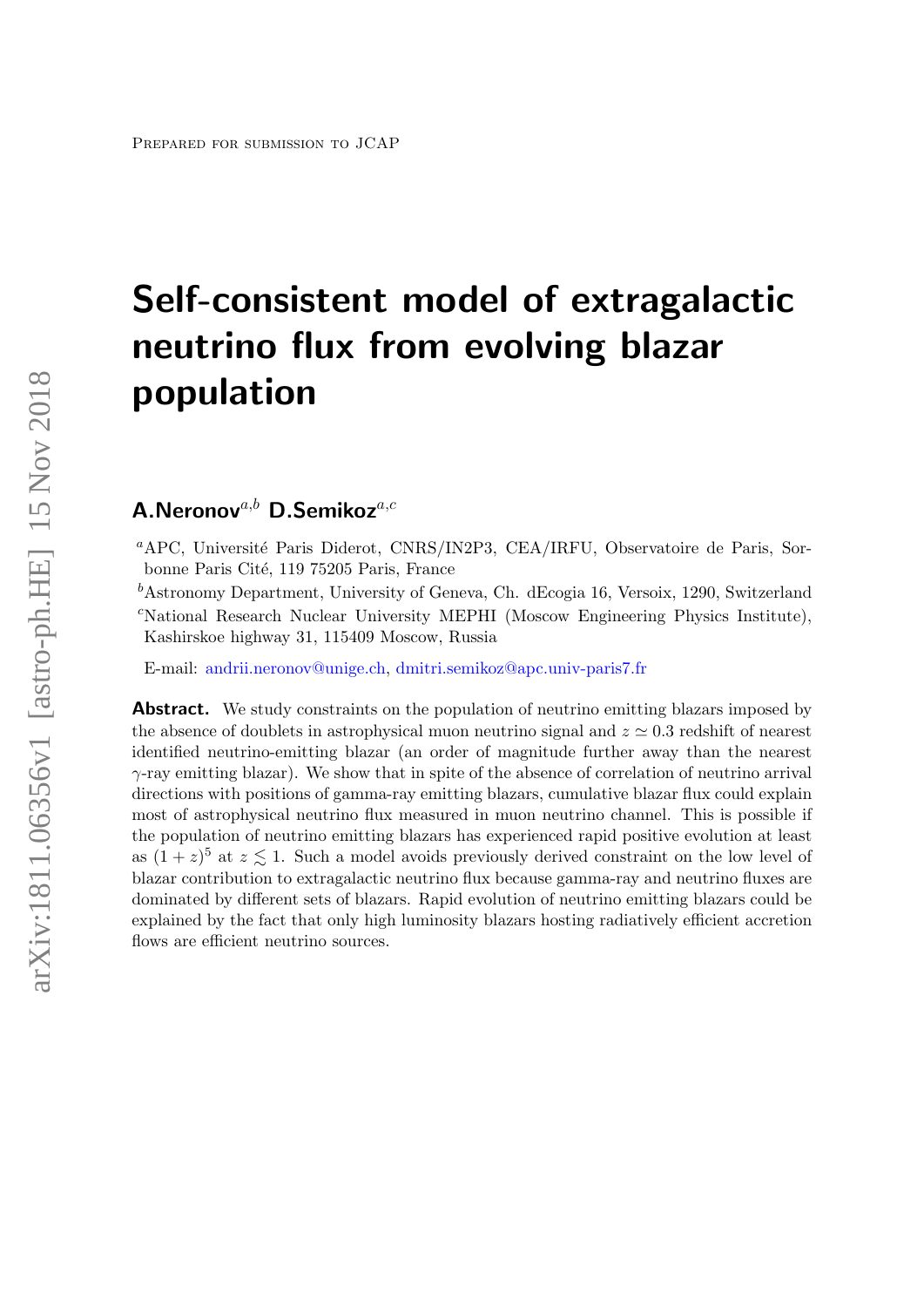#### **Contents**

| 1 Introduction                                                                                                       |                         |
|----------------------------------------------------------------------------------------------------------------------|-------------------------|
| 2 Clustering of neutrino arrival directions and nearest detectable source dis-<br>tance from Monte-Carlo simulations | $\overline{\mathbf{2}}$ |
| 3 Results<br>3.1 Non-evolving sources<br>3.2 Evolving sources                                                        | $\overline{4}$<br>6     |
| 4 Constraints on population of neutrino emitting blazars                                                             | 6                       |
| 5 Summary                                                                                                            | 10                      |

## <span id="page-1-0"></span>1 Introduction

Five years after discovery [\[1\]](#page-11-0), the origin of astrophysical neutrino signal detected in "highenergy starting events" (HESE) [\[2\]](#page-11-1) and muon neutrino [\[3\]](#page-11-2) channels by IceCube telescope remains uncertain.

The overall flux and spectral slope of the HESE signal are consistent with the highenergy extrapolation of the gamma-ray flux detected by Fermi telescope up to the TeV band [\[4](#page-11-3)[–8\]](#page-11-4). Given that the TeV gamma-ray flux from the sky is dominated by the emission from the Milky Way, the steep-spectrum HESE neutrino flux could well be of Galactic origin. Anisotropy pattern of the signal does not reveal strong excess toward the Galactic Plane of the type predicted by models of cosmic ray propagation in the Milky Way disk  $[9-11]$  $[9-11]$ . However, the template of Galactic neutrino signal in 100 TeV range is difficult to work out because those neutrinos are prodiuced by cosmic rays with energies in 1-10 PeV range which do not propagate through the interstellar medium in the same way as 10 GeV cosmic rays which produce GeV gamma-ray emission [\[4,](#page-11-3) [12\]](#page-12-0).

Neutrino signal at energies higher than several hundred TeV sampled from the Northern hemisphere with muon neutrinos reveals harder spectrum compared to that of the HESE neutrino flux [\[3,](#page-11-2) [13\]](#page-12-1). This hardening could be due to the presence of extragalactic component of the astrophysical neutrino flux. The overall flux of the hard component is at the level consistent with the observed ultra-high-energy cosmic ray (UHECR) flux [\[14–](#page-12-2)[16\]](#page-12-3). Cosmic ray acceleration possibly to UHECR energies in extragalactic astronomical sources is inevitably accompanied by interactions of freshly accelerated protons and atomic nuclei with matter and radiation environments in the source. These interactions produce neutrinos through decays of pions and neutrino flux from sources of UHECR is generically expected [\[14–](#page-12-2)[18\]](#page-12-4).

Radio-loud Active Galactic Nuclei (AGN) are among astronomical source classes in which physical conditions which enable acceleration of protons and nuclei to energies up to UHECR range are realised [\[19](#page-12-5)[–21\]](#page-12-6). Neutrino emission from AGN, and in particular from blazars, is widely discussed in the context of hadronic models of AGN activity [\[19,](#page-12-5) [20,](#page-12-7) [22–](#page-12-8)[31\]](#page-13-0). Within hadronic model framework, neutrino emission is generically expected to be accompanied by GeV gamma-ray emission produced in result of development of electromagnetic cascade inside the neutrino emitting source.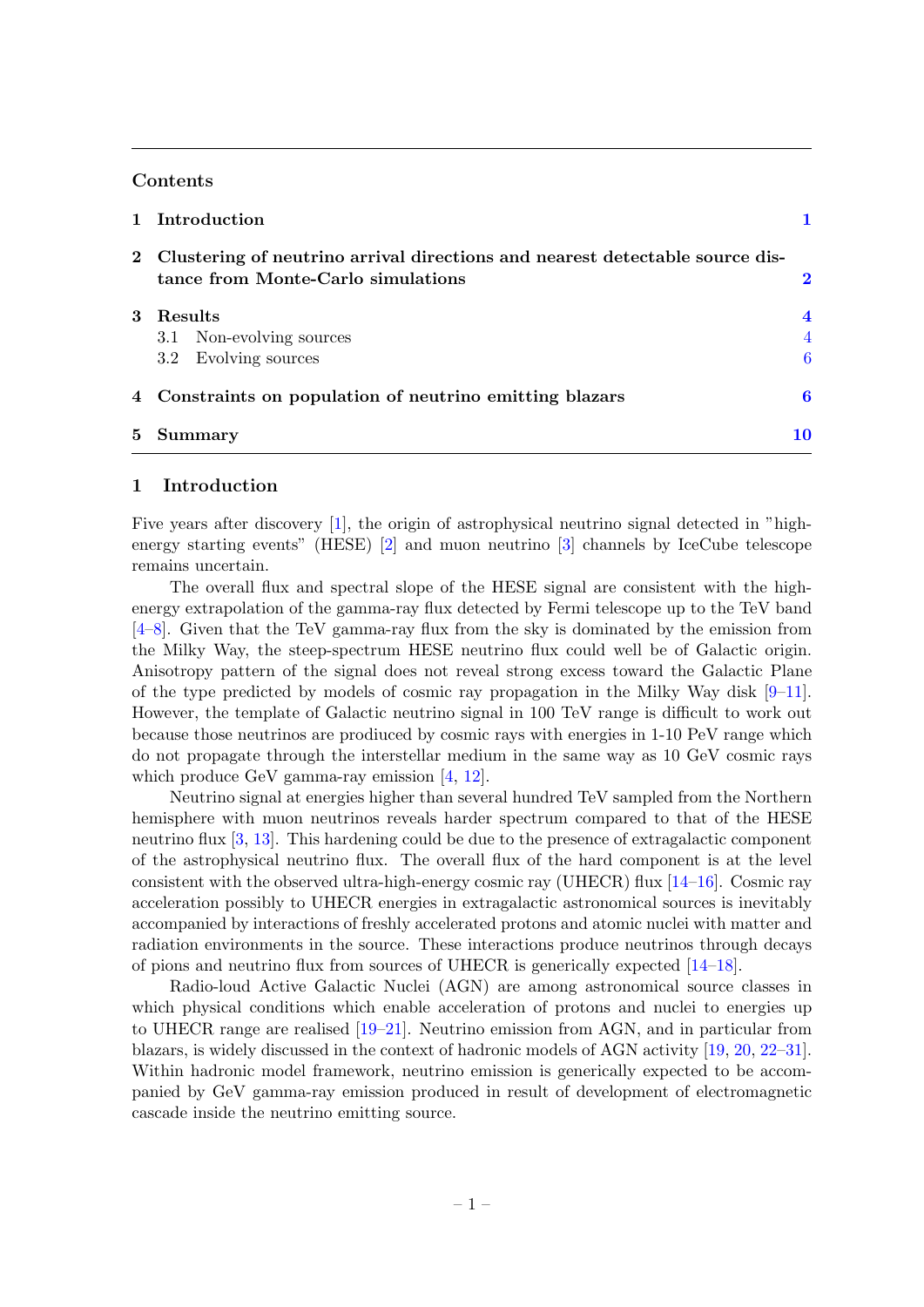In this respect, it is surprising that brightest and/or nearest gamma-ray blazars do not appear as brightest neutrino sources [\[32,](#page-13-1) [33\]](#page-13-2). Analysis by IceCube collaboration [\[33\]](#page-13-2) concludes that blazars dominating the gamma-ray sky observed by Fermi Large Area Telescope (LAT) could not explain the observed level of the astrophysical neutrino flux. Analysis of Ref. [\[32\]](#page-13-1) shows that hadronic emission does not dominate the energy output of blazars. Nevertheless, the only extragalactic source for which evidence for neutrino signal was found, TXS 0506+056 [\[34,](#page-13-3) [35\]](#page-13-4), is a blazar.

In what follows we show that blazars could in fact provide significant contribution to the hard-spectrum astrophysical muon neutrino flux, once possible difference in the population of gamma-ray and neutrino emitting blazars is properly taken into account. As it is discussed in Ref. [\[19\]](#page-12-5) not all blazars are expected to be "neutrino-loud". Differences in overall gammaray and neutrino emission power are generically expected because neutrinos are efficiently produced only in the presence of dense matter and radiation backgrounds [\[19,](#page-12-5) [20,](#page-12-7) [22,](#page-12-8) [23,](#page-12-9) [28\]](#page-12-10).

We explore constraints on neutrino emitting blazar population imposed by observational properties of the neutrino signal: the absence of event clustering in neutrino arrival directions, a problem first noticed in the analysis of Ref. [\[36\]](#page-13-5), and the fact that nearby blazars are not strong neutrino sources, with the nearest identified neutrino emitted blazar TXS 0506+056 at redshift  $\approx 0.3$  [\[37\]](#page-13-6) which is by a factor  $\sim 10$  further away than the closest gamma-ray blazar (Mrk 421). We show that these facts suggest that neutrino emitting blazars have experienced rapid cosmological evolution at recent epoch  $z \leq 1$ . This provides explanation for the fact that nearby blazars which provide dominant contribution to extragalactic  $\gamma$ -ray flux do not provide dominant contribution to the extragalactic neutrino flux.

# <span id="page-2-0"></span>2 Clustering of neutrino arrival directions and nearest detectable source distance from Monte-Carlo simulations

We re-asses the constraint on the properties of neutrino sources imposed by non-observation of clustering of neutrino arrival directions on the sky, first considered in Ref. [\[36\]](#page-13-5), while adding an addiitonal constraint that the nearest representative of the blazar population which has yielded individually detectable neutrino signal is at  $z \approx 0.3$ .

We consider "standard candle" type sources with luminosity function  $\rho(L_E, z) dL_E$  (the comoving number density of sources at a given redshift  $z$  having spectral luminosities  $L<sub>E</sub>$  to  $L_E + dL_E$  at an energy E) which is proportional to a  $\delta$  function

<span id="page-2-2"></span>
$$
\rho(L_E, z) = \rho_*(1+z)^{\zeta} \delta(L_E - L_{E*}(E)) \tag{2.1}
$$

where  $L_{E*}(E) \propto E^{1-\gamma}$  is assumed to be a powerlaw with the differential spectrum slope γ. We allow the standard candle luminosity to evolve with redshift as  $(1 + z)^{\zeta}$ . Models considered in Monte-Carlo simulations described below assume either positive evolution up to  $z_*$  followed by no-evolution period between  $z_*$  and  $z_{max} = 3$ . Such evolution patterns are characteristic for blazar populations: flat spectrum radio quasars (FSRQ) [\[38\]](#page-14-0) and BL Lacs [\[39\]](#page-14-1) as well as to the parent populations of FSRQs and BL Lacs, Fanaroff-Riley radio galaxies of type I and II  $[40, 41]$  $[40, 41]$  $[40, 41]$  and to X-ray selected AGN  $[42]$ .

Assuming that neutrino flux is emitted into a jet with an opening angle  $\theta_{jet}$  one could find that the average number of neutrino events detectable with a telescope with effective collection area  $A_{eff}$  within exposure time  $T_{exp}$  is related to the luminosity  $L_E$  as

<span id="page-2-1"></span>
$$
N_{\nu}(E_*) = (1+z)^{2-\gamma} \frac{A_{eff} T_{exp} L_E(E_*)}{\pi \theta_{jet}^2 d_L^2}
$$
\n(2.2)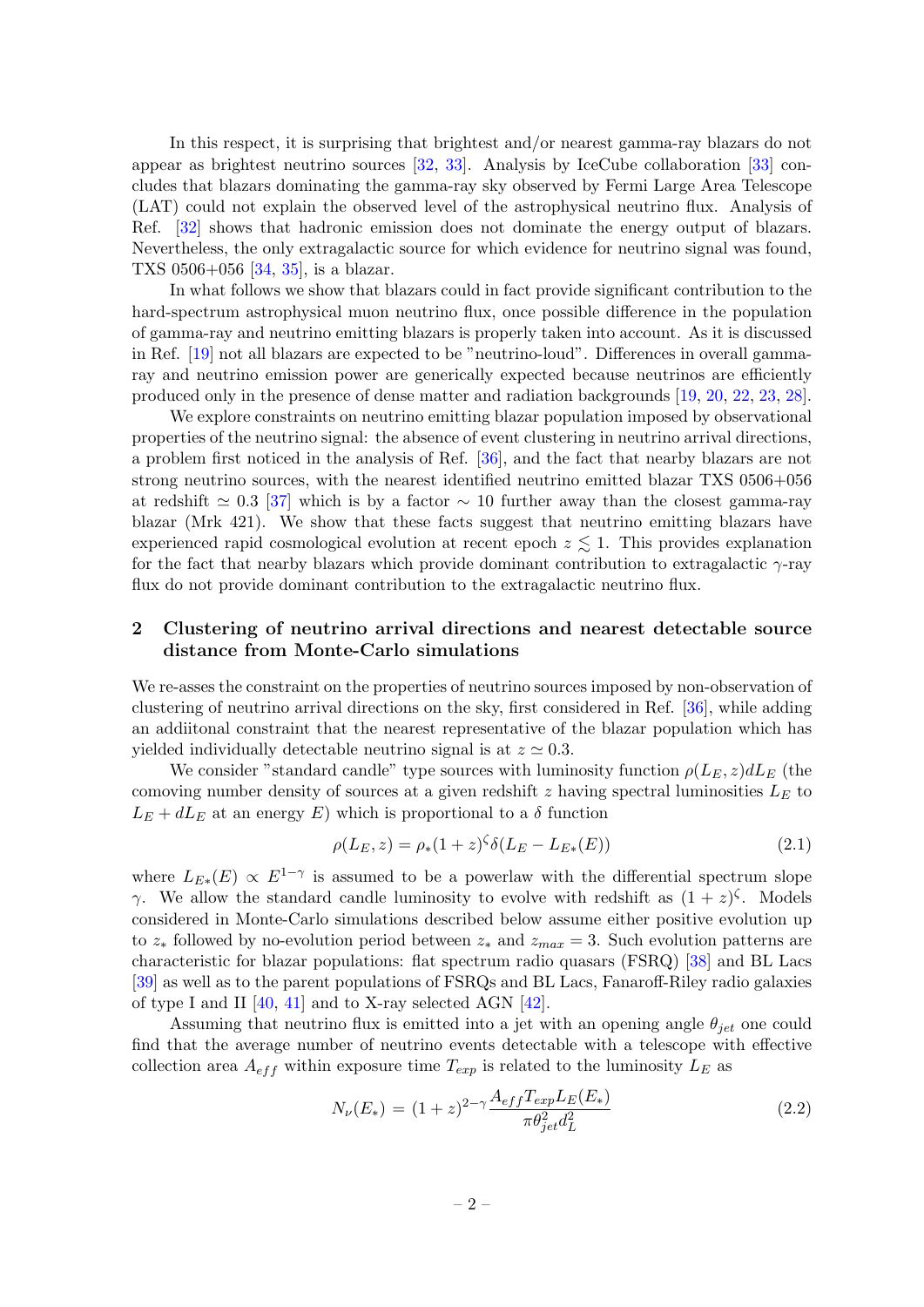where  $d<sub>L</sub>$  is the luminosity distance.

If the jet directions are randomly distributed, the probability to find a given source with a jet pointing in the direction of an observer is

$$
p_{obs} = \frac{\theta_{jet}^2}{2} \tag{2.3}
$$

so that the "effective" density of sources visible for an observer is

$$
\rho_{eff}(L_E, z) = \frac{\theta_{jet}^2 \rho(L_E, z)}{2} \tag{2.4}
$$

The number of observable sources in the redshift range z to  $z + dz$  and producing given number of neutrino events between  $N_{\nu}$  and  $N_{\nu} + dN_{\nu}$  is

<span id="page-3-0"></span>
$$
\eta(N_{\nu}, z)dN_{\nu}dz = \rho_{eff}(L_E, z)dL_E dV_C \tag{2.5}
$$

where  $L_E$  is expressed through  $N_{\nu}$  using eq. [\(2.2\)](#page-2-1),  $dV_C$  is the comoving volume element per steradian of the telescope field-of-view

$$
dV_C = \frac{d_C^2}{H_0 E(z)} dz
$$
\n
$$
(2.6)
$$

where

$$
E(z) = \sqrt{\Omega_{0,m}(1+z)^3 + \Omega_{0,\Lambda}}
$$
\n(2.7)

with  $\Omega_{0,m}, \Omega_{0,\Lambda}$  being the present day dark matter and dark energy density parameters and  $d_C$  is the comoving distance related to  $d_L$  as  $d_C = d_L/(1+z)$ ,

$$
d_C = \frac{1}{H_0} \int_0^z \frac{dz'}{E(z')}
$$
 (2.8)

Calculating  $dL<sub>E</sub>$  from [\(2.2\)](#page-2-1) and substituting the expression for the comoving volume element in the right hand side of Eq. [\(2.5\)](#page-3-0) gives

$$
\eta(N_{\nu},z) = \frac{\pi \theta_{jet}^4 d_L^4 \rho(L_E, z)}{2H_0 (1+z)^{4-\gamma} A_{eff} T_{exp} E(z)}
$$

integrating over redshifts gives the differential source count (the number of sources contributing between  $N_{\nu}$  and  $N_{\nu} + dN_{\nu}$  counts):

$$
n(N_{\nu}) = \int_0^{\infty} \eta(N_{\nu}, z) dz =
$$
  

$$
\frac{\pi \theta_{jet}^4}{2H_0 A_{eff} T_{exp}} \int_0^{\infty} \frac{d_L^4 \rho(L_E, z)}{(1+z)^{4-\gamma} E(z)} dz
$$
 (2.9)

The total number of sources producing at least  $m$  events within a given exposure is

$$
\mathcal{N}_s(N_\nu > m) = \int_m^\infty n(N_\nu) dN_\nu \tag{2.10}
$$

The above expression does not take into account Poisson statistics of the signal from individual sources, which is important at low  $m$  values. To properly deal with small  $m$  case, we use Monte-Carlo simulations of the signal from a source population.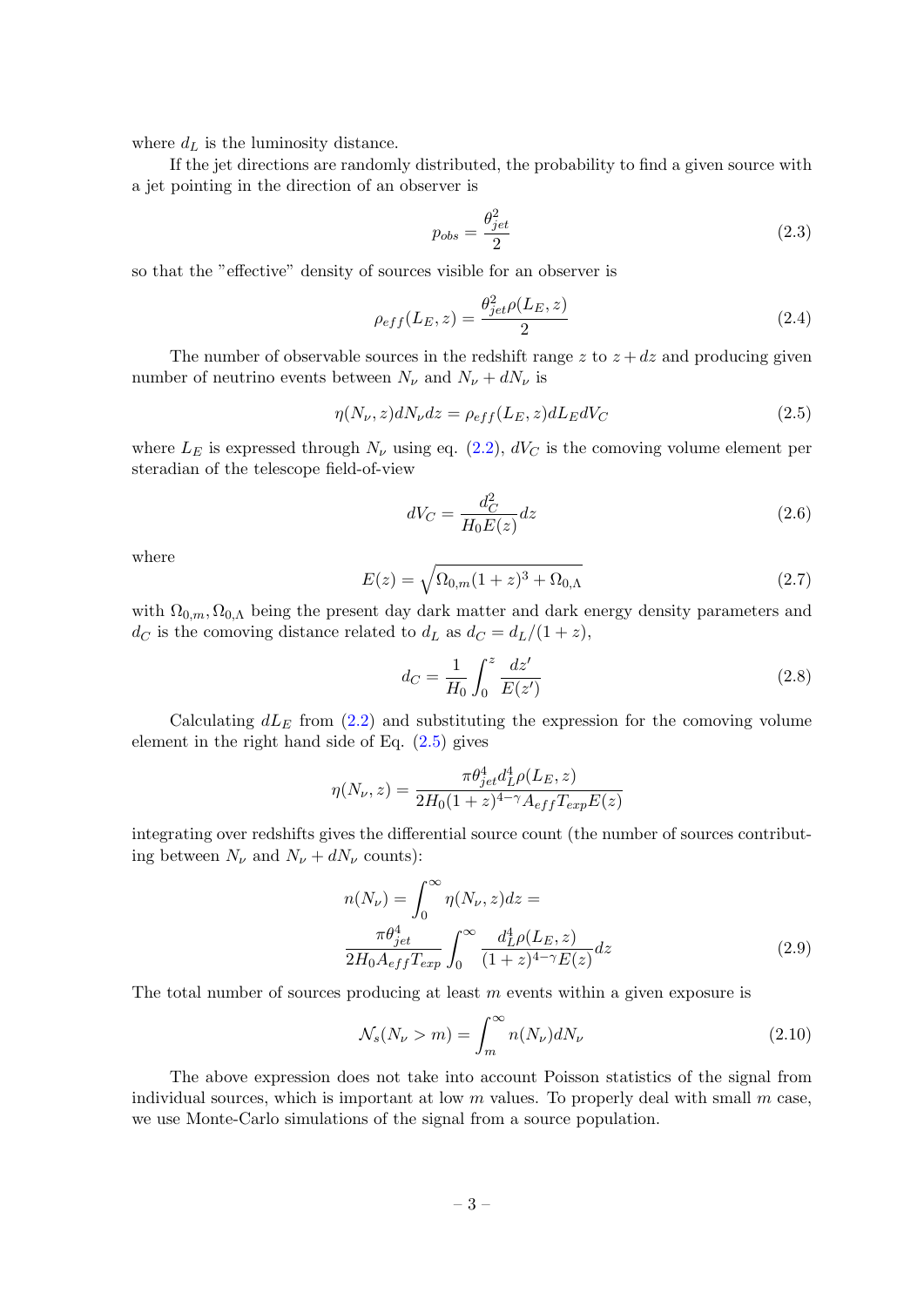In our Monte-Carlo simulations we first generate source distribution which we assume to be uniform throughout the comoving volume. For each source we ascribe a fixed luminosity depending on the source distance / redshift (in this sense, we assume "pure luminosity" evolution model, rather than "luminosity dependent density evolution" model which better suits the description of population of blazars [\[38,](#page-14-0) [39\]](#page-14-1)). Fixing the position and luminosity of each source, we calculate its expected relative contribution to the neutrino flux at Earth as a function of (properly redshifted) neutrino energy, assuming that all sources have powerlaw type spectra with the slope  $\gamma = 2$ . Our calculation takes into account the source position on the sky, and the declination dependence of the IceCube effective area  $A_{eff}(E)$  [\[3,](#page-11-2) [13\]](#page-12-1).

Next, we simulate the neutrino signal with total statistics  $N_{\nu,tot} \approx 24$  events from the simulated source population. This signal statistics corresponds to that of the published IceCube sample of muon neutrinos [\[3\]](#page-11-2) with muon energy proxies above 200 TeV, if the residual atmospheric neutrino background (approximately one third of the muon neutrino sample) is removed.

Comparing energy distribution of detected muons with that of the detected neutrinos (as estimated from Monte-Carlo simulations in Ref. [\[3\]](#page-11-2)) we note that the two distributions repeat each other with a shift downward in energy by factor  $\epsilon \simeq 0.1$ . This suggests an estimate of muon energies in our simplified Monte-Carlo simulations. We assume that detected muons have experienced an order-of-magnitude energy loss before entering the IceCube detector. We retain only muons which arrive at the detector with energies above 200 TeV.

Different sources from the simulated blazar source set contribute to the samples of  $N_{\nu,tot}$ neutrino events proportionally to their relative contribution to the overall neutrino flux on average. However, the Poisson nature of the low statistics neutrino signal leads to significant fluctuations of the relative source contributions to the signal. Sources which on average are expected to give one or less neutrino could occasionally produce doublets in the simulated signal. Sources which are on average expected to produce multiplets in the simulated neutrino signal could occasionally have a down-fluctuation and yield one or even zero contribution to the signal.

#### <span id="page-4-0"></span>3 Results

## <span id="page-4-1"></span>3.1 Non-evolving sources

The number of sources  $(2.1)$  which produce at least m events within a given exposure is

$$
\mathcal{N}_s(N_\nu > m) = \frac{\rho_{*,eff}}{H_0} \int_0^{z_m} \frac{d_L^2 (1+z)^{\zeta - 2}}{E(z)} dz
$$
\n(3.1)

where  $z_m$  is the redshift at which the standard candle source produces on average m events within a given exposure. This expression simply states that to find the number of sources producing more than m counts in the telescope one has to count all the sources with jets pointing to the observer up to the distance at which a source with the luminosity  $L_{E*}$  produces m counts on average.

Non-observation of sources producing multiplet events in IceCube indicates that the effective source density is low enough so that typically there are no sources contained within a sphere of the radius at which an individual source produces one event. Assuming that  $z_m \ll 1$  one could find that sources produce on average m events as a distance

$$
d_m = \sqrt{\frac{A_{eff} T_{exp} L_{E*}}{\pi \theta_{jet}^2 m}}
$$
\n(3.2)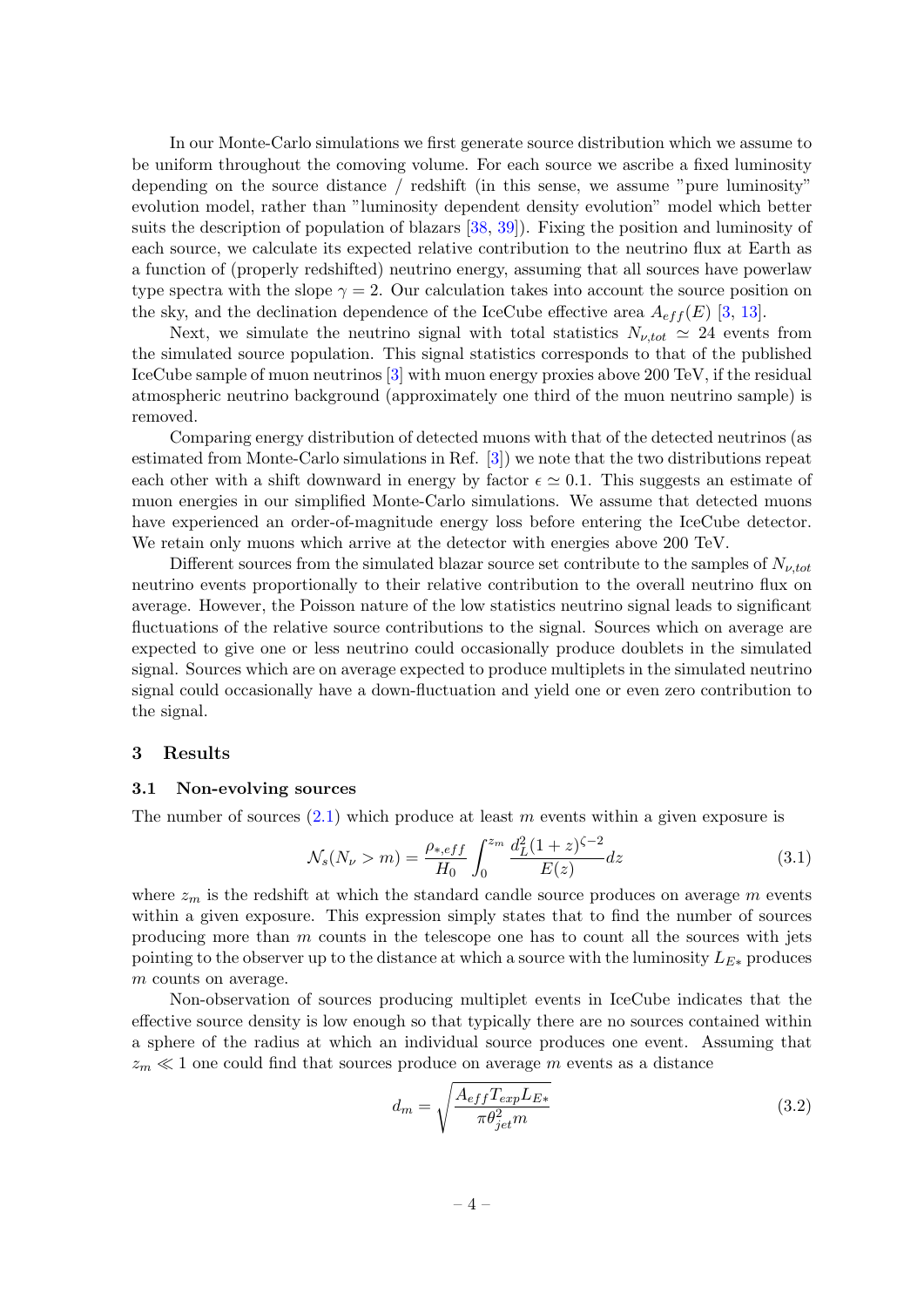

<span id="page-5-0"></span>Figure 1. 95% confidence level constraints on the properties of non-evolving standard candle neutrino source population. Dark grey shading shows constraint from non-observation of doublets in the muon neutrino sample. Light grey shows constraint from non-observation of neutrino-emitting blazars within redshift  $z < 0.3$ . Red band shows the source density required for production of the observed muon neutrino flux.

The condition that there is less than one source within the volume of the sphere with radius  $d_m$  is then

$$
\rho_{*,eff} \lesssim \frac{3}{4\pi} \left( \frac{\pi \theta_{jet}^2 m}{A_{eff} T_{exp} L_{E*}} \right)^{3/2} \tag{3.3}
$$

imposes an upper bound on a combination  $\rho_{*,eff} L_{E*}^{3/2}$  $E_{E*}^{3/2}$  of the source density and luminosity, as discussed in Ref. [\[36\]](#page-13-5).

This analytical result which neglects the Poisson nature of the signal is confirmed by the Monte-Carlo simulation results shown in Fig. [1.](#page-5-0) The boundary of the dark grey shaded band follows the  $\rho_{*,eff} L_{E*}^{3/2} \sim const$  dependence at large source densities, but deviates from it at low densities, where the sources become sparse and Poisson fluctuations of the signal becomes more important. The x axis of the figure shows the bolometric luminosity  $L =$  $\int_{200}^{\infty} T eV/\epsilon} L_E dE.$ 

Absence of identified sources at the distances closer than  $z = 0.3$  imposes an additional constraint which becomes stronger than the constraint from the absence of doublets at high source densities. Qualitative explanation for this fact is that as the source density grows, it becomes more and more difficult not to notice very nearby sources (which we assume are are all identified as blazars using techniques of multi-wavelength astronomy). Nevertheless, also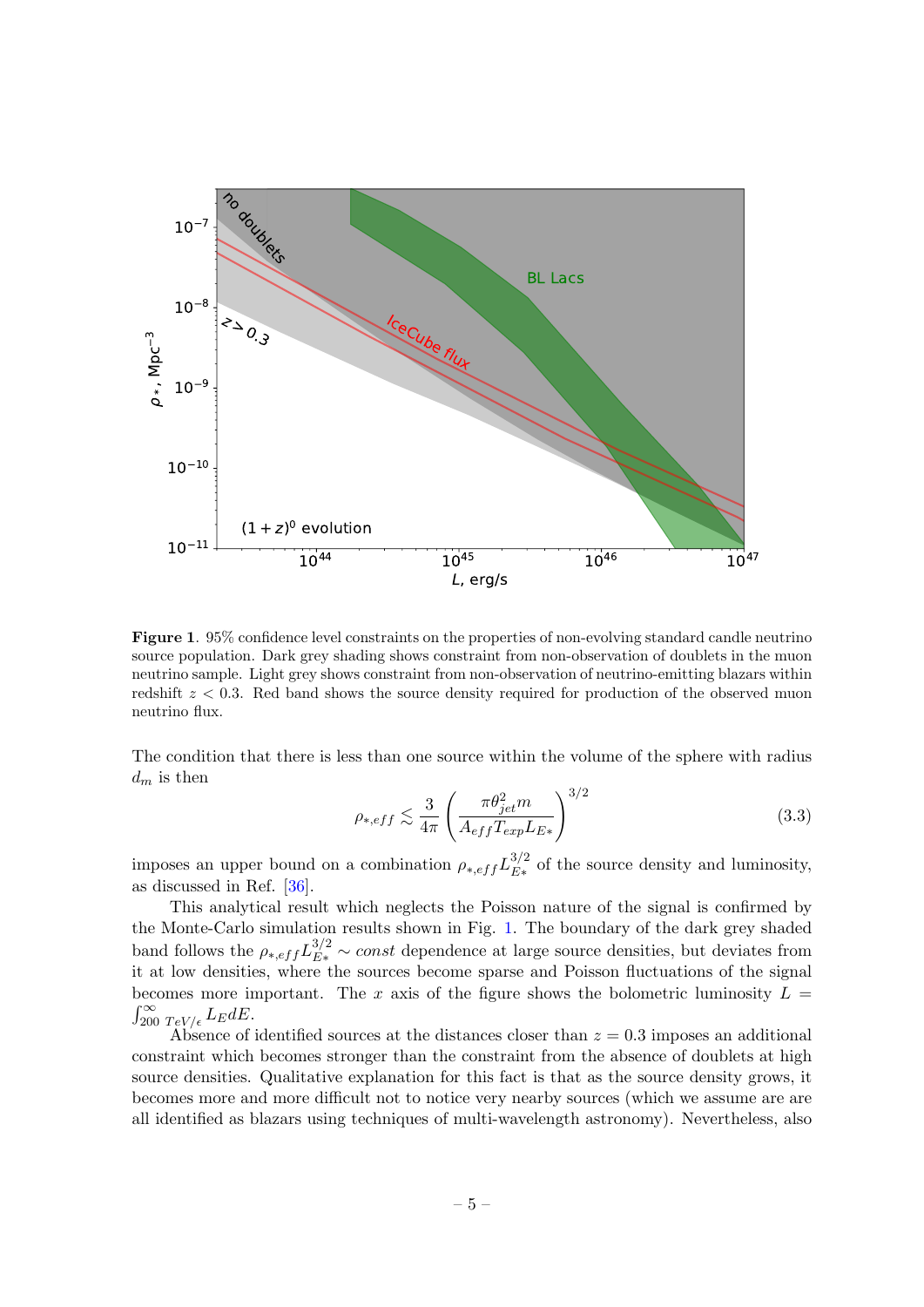this constraint shows dependence on the source luminosity because the individual sources get weaker and weak nearby sources on average contribute with less than one neutrino to the signal. The first identifiable source which occasionally produces one event in a given exposure is not necessarily the nearest one.

A combination of the absence of doublets and absence of nearby sources constraints rules out the possibility that the IceCube muon neutrino flux is generated by a population of nonevolving sources, like Low-luminosity BL Lac and Fanaroff-Riley type I (FR I) radio galaxies which show no or negative cosmological evolution [\[39,](#page-14-1) [40\]](#page-14-2). This is clear from comparison of the constraints with the density of the sources required for generation of the observed neutrino flux, shown as the red band in Fig. [1.](#page-5-0) The red band is never found within the allowed range of  $\rho_*, L$ .

#### <span id="page-6-0"></span>3.2 Evolving sources

The constraints from non-observation of doublets and nearby sources are relaxed if the source population is assumed to evolve positively with the redshift, similarly to high-luminosity BL Lacs and/or FSRQ (and, possibly their progenitors, high luminosity FR II type radio galaxies) [\[38](#page-14-0)[–41\]](#page-14-3) which evolve as fast as  $\zeta = 5$  up to  $z_* \sim 1...2$ . We consider the possibility of such evolution for neutrino sources in this section.

The fact that the constraints imposed by non-observation of doublets are weakened for fast evolving sources was already noticed in Ref. [\[36\]](#page-13-5). The same is true for the constraint from non-observation of nearby sources. This is explained by the fact that in the evolving source population scenario the bulk of the neutrino flux was generated at high redshifts by distant sources. Even though those distant sources were brighter, their individual contributions to the overall neutrino flux observed today are small, with on average much less than one event expected per source. The nearby sources are still weaker than in the non-evolving source population and the probability that nearby source contributes with one neutrino into the signal within a given exposure is still smaller. Only the collective flux from the entire source population is detectable in the form of diffuse emission.

Fig. [2](#page-7-0) shows that for fast enough evolution with  $\zeta \geq 5$  the combined constraint from non-observation of doublets and nearby sources do not rule out a range of source densities needed to provide the observed IceCube muon neutrino flux. Fig. [3](#page-8-0) shows the allowed range of evolution parameters  $z_*, \zeta$  within which source population could explain the IceCube muon neutrino flux avoiding constraints from non-identification of nearby sources and absence of doublets in IceCube dataset.

## <span id="page-6-1"></span>4 Constraints on population of neutrino emitting blazars

Comparison of the properties of the populations of gamma-ray and neutirno emitting blazars is shown in Figs. [1,](#page-5-0) [2](#page-7-0) and [3](#page-8-0) where we have overplotted the luminosity function and evolution parameters of BL Lacs from Ref. [\[39\]](#page-14-1) and FSRQs from Ref. [\[38\]](#page-14-0). One could see that sources evolving as majority of BL Lacs could not explain the IceCube signal. Only the evolution parameters of the highest luminosity BL Lacs ( $\zeta > 4$ ,  $z_* > 1.5$ ) become consistent with IceCube data. However such evolution is valid only for BL Lacs with gamma-ray luminosities in excess of  $10^{47}$  $10^{47}$  erg/s. From Fig. 1 one could see that the density of those sources is very low,  $n \sim 10^{-11}$  Mpc<sup>-3</sup>.

To the contrary, Fig. [3](#page-8-0) shows that the evolution parameters the FSRQ population are consistent with constraints on evolution parameters of neutrino sources. From Fig. [2](#page-7-0)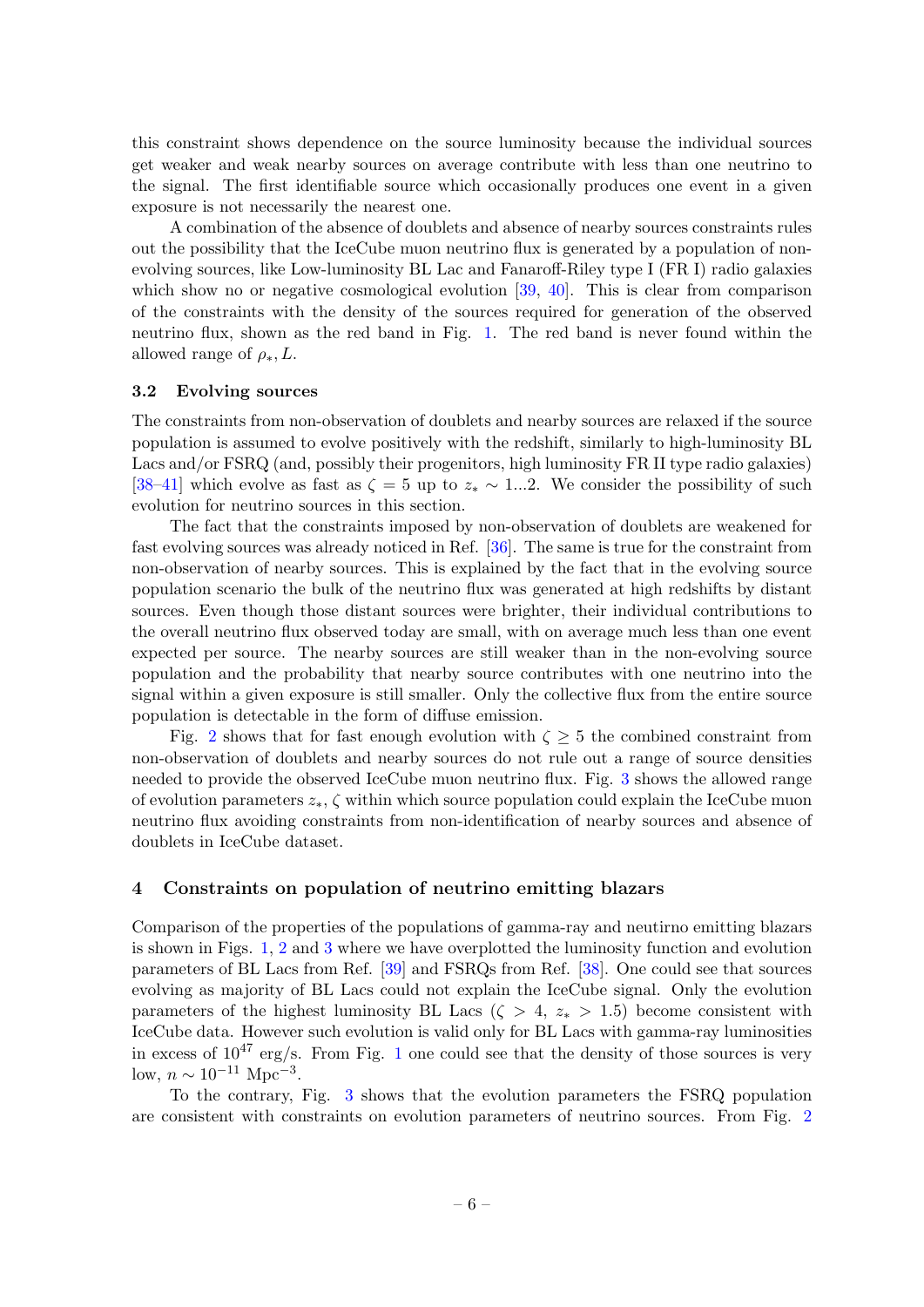

<span id="page-7-0"></span>**Figure 2.** Same as in Fig. [1](#page-5-0) but for sources evolving with  $\zeta = 5$  up to redshift  $z = 1.7$  [\[42\]](#page-14-4). For comparison, luminosity dependent density of FSRQs (blue shading) from Ref. [\[38\]](#page-14-0) is shown.

one could judge that the density of FSRQs is comparable with minimal required density of neutrino sources evolving similarly to FSRQ population. This shows that FSRQs could be considered as viable neutrino source candidates.

FSRQs are less abundant in the low-redshift Universe than BL Lacs. The closest FSRQ, 3C 273, is at the redshift  $z \approx 0.16$  [\[43\]](#page-14-5). There are only about 10 FSRQs within the redshift  $< 0.3$  detected by Fermi/LAT [\[44\]](#page-14-6) and 3C 273 is brightest among them. The neutrino emitting blazar TXS 0506+056 is classified as BL Lac in SIMBAD astronomical database, but its luminosity scale is closer to that of FSRQs.

Although the evolution parameters and density of FSRQs are consistent with what required for the neutrino sources, their gamma-ray luminosity scale could not be comparable to the neutrino luminosity because in this case they would over-produce the neutrino flux, as it is clear from Fig. [2.](#page-7-0) Neutrino luminosity scale has to be about an order of magnitude below the gamma-ray luminosity. In the simplest model, the neutrino luminosity function consistent with the IceCube measurement could be simply a displacement of the gamma-ray luminosity function along the arrow shown in Fig. [2,](#page-7-0) by an order of magnitude toward lower luminosities.

TXS 0506+056 multi-messenger detection could provide a useful insight into neutrinoto-gamma-ray luminosity ratio. Its multi-messenger gamma-ray + neutrino spectrum is shown in Fig. [4.](#page-9-0) To produce this figure, we have taken the estimate of the time-averaged neutrino flux from the source from Ref.  $[35]$  and complemented it with the Fermi/LAT time aver-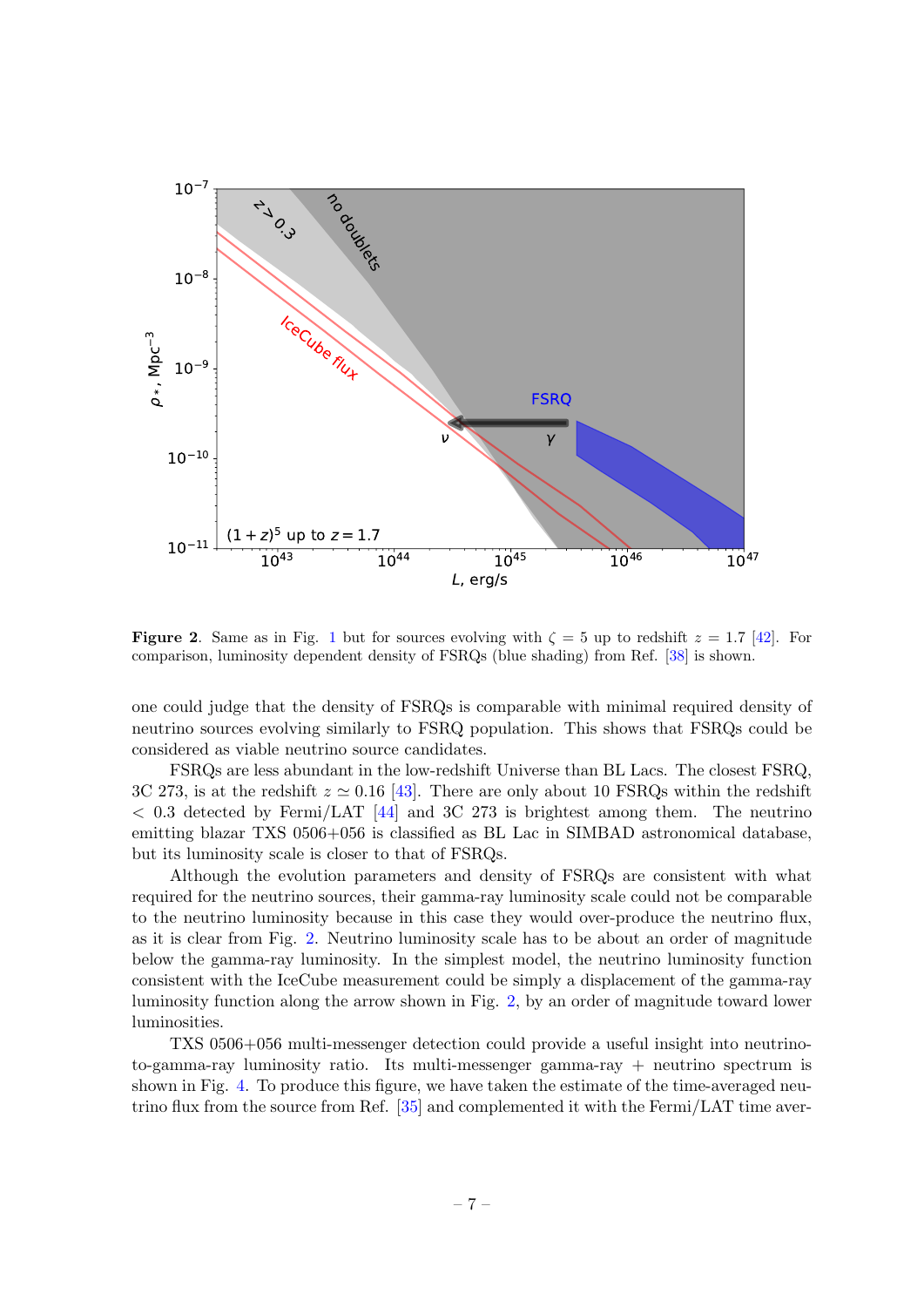

<span id="page-8-0"></span>Figure 3. Allowed region of evolution parameters for source populations (white area) compared to the evolution parameters of BL Lac [\[39\]](#page-14-1) and FSRQ populations [\[38\]](#page-14-0).

aged spectrum which we have extracted from the LAT data collected between 2008 and 2018 (fully covering the IceCube exposure). We have used SOURCE class event selection and employed standard likelihood analysis technique described at using the standard likelihood analysis as described at Fermi Science Support Center website https://fermi.gsfc.nasa.gov/ssc/data/analysis/.

One could see that the time averaged gamma-ray flux of TXS 0506+056 is more than an order-of-magnitude higher than the time-averaged neutrino flux. This fact is consistent with a possibility that neutrino luminosity of neutrino-loud blazars is at the level of  $\lesssim$ 10% of their gamma-ray luminosity. At the same time, the neutrino-to-gamma-ray flux ratio could vary during flaring activity, as observed TXS 0506+056 in 2015 and 2017 flares [\[34,](#page-13-3) [35\]](#page-13-4). Such variations are expected because gamma-rays are generated by both leptonic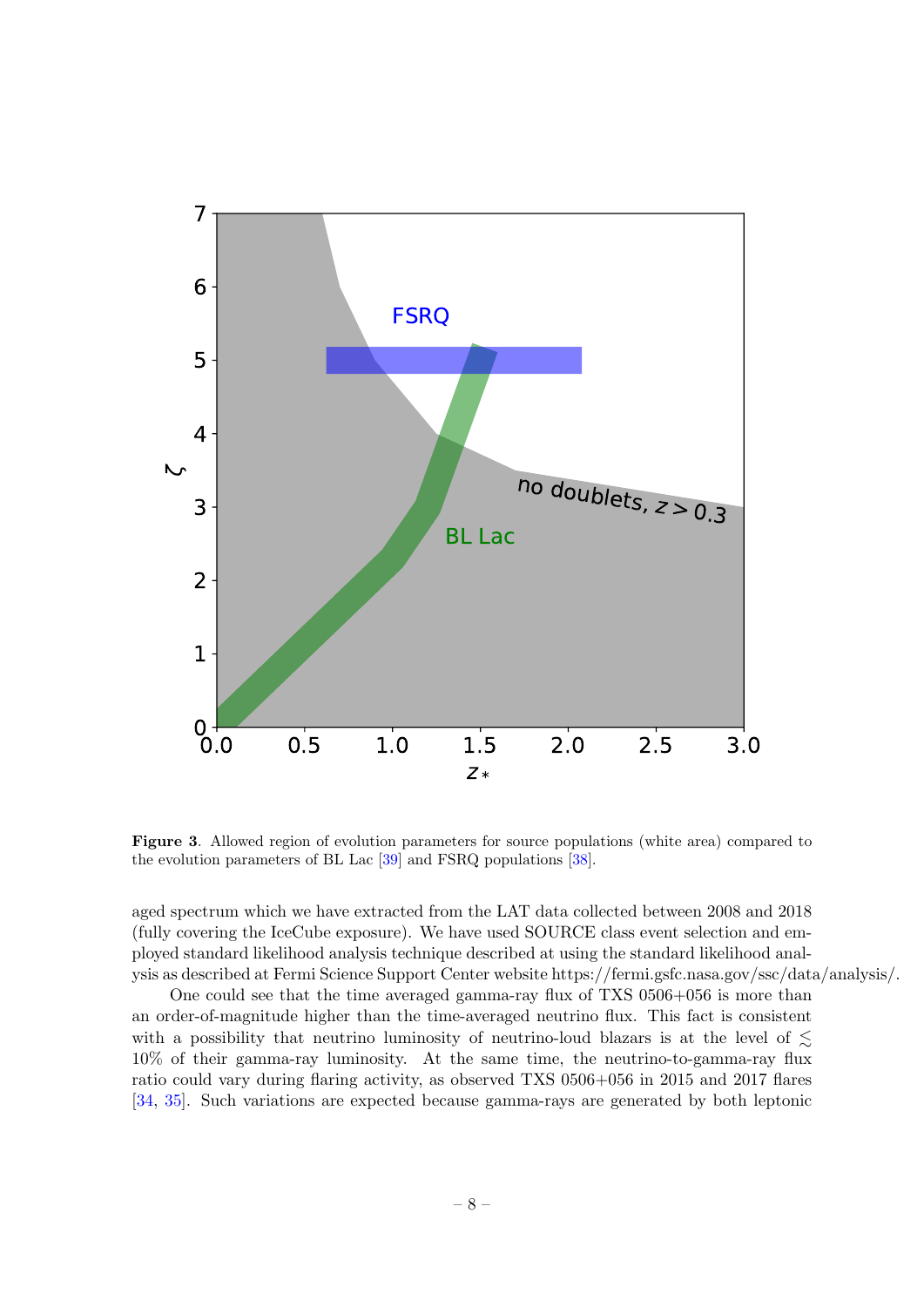

<span id="page-9-0"></span>Figure 4. Multi-messenger time-averaged spectrum of TXS 0506+056 measured by IceCube [\[35\]](#page-13-4) (butterfly and black horizontal line) and Fermi/LAT (grey data points).

and hadronic processes, while neutrinos are due to hadronic processes only [\[25–](#page-12-11)[27,](#page-12-12) [30,](#page-13-7) [31\]](#page-13-0). Occasionally, increased interaction rate of high-energy protons during hadronic flares could boost the neutrino-to-gamma-ray flux ratio. Moreover, the neutrino flux from individual sources could even occasionally dominate ove their gamma-ray luminosity [\[29\]](#page-13-8), because the anisotropy patterns of neutrino and gamma-ray emission do not need to be the same. Higher energy neutrino emission not affected by electromagnetic cascade effects could be emitted in a cone with smaller opening angle, while lower energy gamma-ray emission could be emitted with comparable overall luminosity, but in a wider solid anlge, so that its flux in the direction of an observer could be lower than the neutrino flux [\[19\]](#page-12-5).

Fig. [5](#page-10-1) shows the multi-messenger spectrum of 3C 273 which includes the upper limit on the neutrino flux derived by IceCube [\[45\]](#page-14-7). From this figure one could see that neutrino flux from 3C 273 is more than an order of magnitude lower than the gamma-ray flux. The upper bound on neutrino flux from 3C 273 is in mild tension with a hypothesis of just an order of magnitude difference between neutrino and gamma-ray luminosities of FSRQs.

Figs. [4,](#page-9-0) [5](#page-10-1) also show a comparison of the characteristics of the multi-messenger spectra of TXS 0506+056 and 3C 273 with those of the entire neutrino+gamma-ray extragalactic sky [\[3,](#page-11-2) [46\]](#page-15-0). We have chosen the y axis range in such a way that the TXS  $0506+056$  and 3C 273 gamma-ray fluxes do not exceed the extragalactic gamma-ray flux range. With such y-axis range adjustments, it becomes clear that neutrino-to-gamma-ray flux ratio measurements and upper limit for TXS 0506+056 and 3C 273 are consistent with the neutrino-to-gamma-ray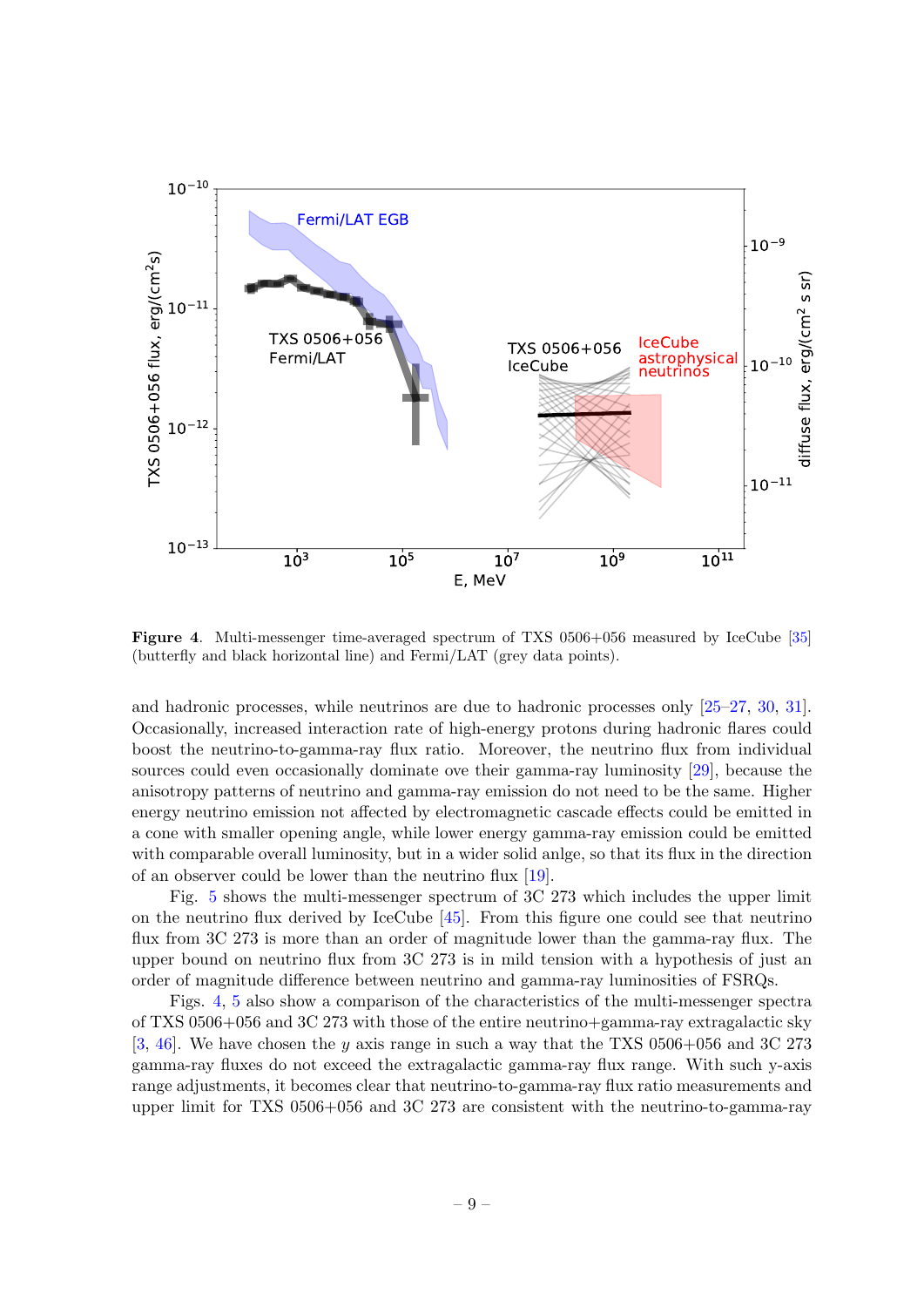

<span id="page-10-1"></span>Figure 5. Same as in Fig. [4](#page-9-0) but for 3C 273.

flux ratio of entire extragalactic sky.

#### <span id="page-10-0"></span>5 Summary

Overall, we conclude that the hypothesis of the dominant bright blazar (FSRQ) contribution to the extragalactic neutrino flux is consistent with the observational data (absence of doublets in IceCube muon neutrino sample and  $z \sim 0.3$  redshift of the nearest detected source), once the details of cosmological evolution of the source population and differences in the overall luminosity and anisotropy patterns of gamma-ray and neutrino emission are taken into account.

The fact that bright faraway (dominated by FSRQ), rather than dim nearby (dominated by BL Lac) blazars are neutrino emitters is consistent with a general expectation that neutrino production is more efficient in the presence of dense environment of accretion flow. FSRQs host bright radiatively efficient accretion flows which provide abundant target photons for photo-pion production [\[19\]](#page-12-5). The observational constraints suggest that even though hadronic interactions do not play the dominant role in the energy output of FSRQ, they could still provide a sizeable contribution to the astrophysical neutrino flux if all FSRQs typically produce neutrino flux is at the level up to 10% of the gamma-ray flux.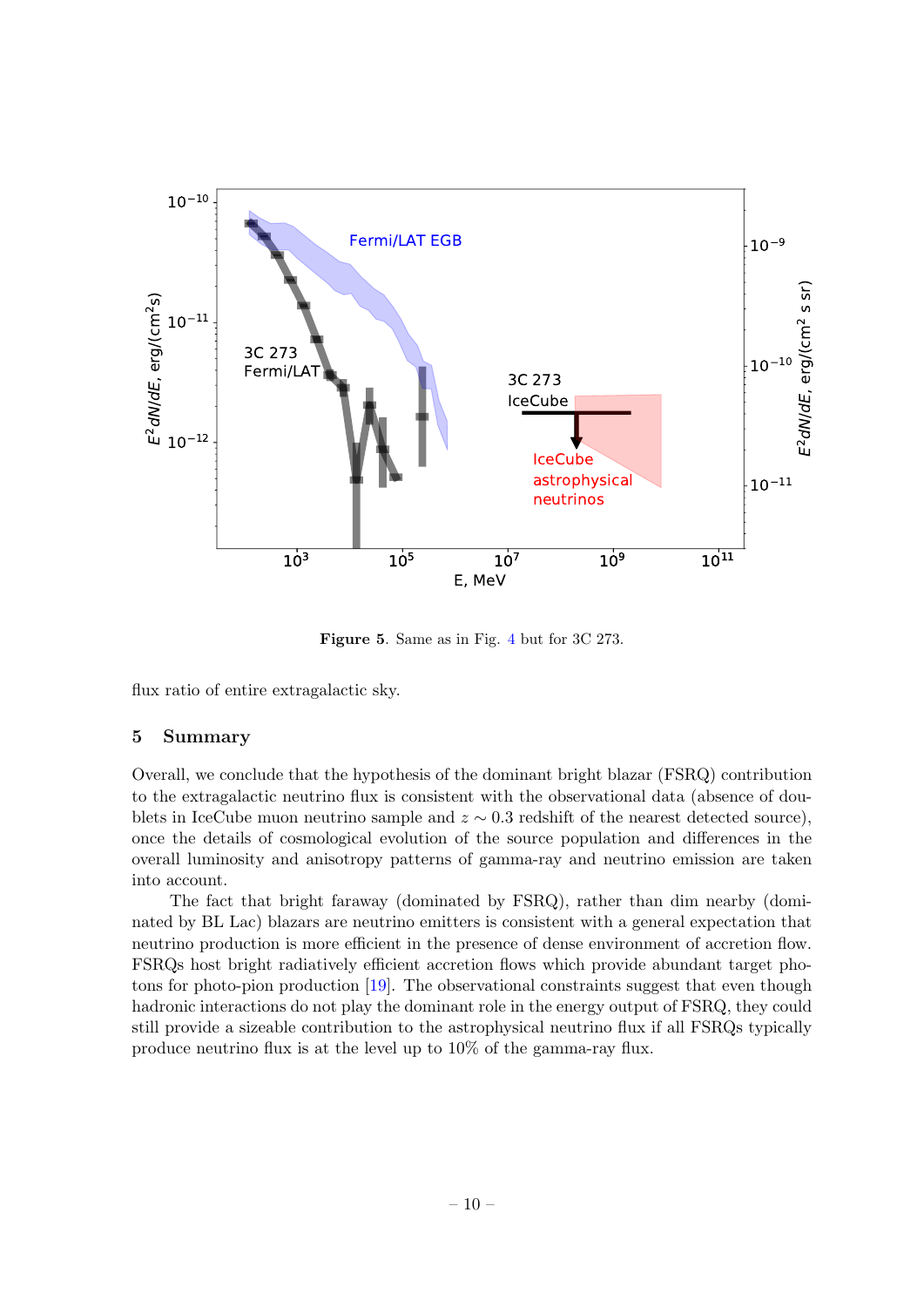#### References

- <span id="page-11-0"></span>[1] I. Collaboration, Evidence for high-energy extraterrestrial neutrinos at the icecube detector, Science 342 (2013), no. 6161 [[http://science.sciencemag.org/content/342/6161/1242856.full.pdf](http://arXiv.org/abs/http://science.sciencemag.org/content/342/6161/1242856.full.pdf)].
- <span id="page-11-1"></span>[2] M. G. Aartsen, M. Ackermann, J. Adams, J. A. Aguilar, M. Ahlers, M. Ahrens, D. Altmann, T. Anderson, C. Arguelles, T. C. Arlen and et al., Observation of High-Energy Astrophysical Neutrinos in Three Years of IceCube Data, Physical Review Letters 113 (Sept., 2014) 101101 [[1405.5303](http://arXiv.org/abs/1405.5303)].
- <span id="page-11-2"></span>[3] M. G. Aartsen, K. Abraham, M. Ackermann, J. Adams, J. A. Aguilar, M. Ahlers, M. Ahrens, D. Altmann, K. Andeen, T. Anderson, I. Ansseau, G. Anton, M. Archinger, C. Argelles, J. Auffenberg, S. Axani, X. Bai, S. W. Barwick, V. Baum, R. Bay, J. J. Beatty, J. B. Tjus, K.-H. Becker, S. BenZvi, P. Berghaus, D. Berley, E. and I. Collaboration), Observation and characterization of a cosmic muon neutrino flux from the northern hemisphere using six years of icecube data, The Astrophysical Journal 833 (2016), no. 1 3.
- <span id="page-11-3"></span>[4] A. Neronov, M. Kachelrieß and D. V. Semikoz, Multimessenger gamma-ray counterpart of the IceCube neutrino signal, Phys.Rev.D 98 (July, 2018) 023004 [[1802.09983](http://arXiv.org/abs/1802.09983)].
- [5] A. Neronov and D. Semikoz, Galactic and extragalactic contributions to the astrophysical muon neutrino signal, Phys.Rev.D 93 (June, 2016) 123002 [[1603.06733](http://arXiv.org/abs/1603.06733)].
- [6] A. Neronov and D. Semikoz, Evidence the Galactic contribution to the IceCube astrophysical neutrino flux, Astroparticle Physics 75 (Feb., 2016) 60–63 [[1509.03522](http://arXiv.org/abs/1509.03522)].
- [7] A. Neronov and D. Semikoz, Neutrinos from extra-large Hadron Collider in the Milky Way, Astroparticle Physics 72 (Jan., 2016) 32–37 [[1412.1690](http://arXiv.org/abs/1412.1690)].
- <span id="page-11-4"></span>[8] A. Neronov, D. Semikoz and C. Tchernin, PeV neutrinos from interactions of cosmic rays with the interstellar medium in the Galaxy, Phys.Rev.D 89 (May, 2014) 103002 [[1307.2158](http://arXiv.org/abs/1307.2158)].
- <span id="page-11-5"></span>[9] M. G. Aartsen, M. Ackermann, J. Adams, J. A. Aguilar, M. Ahlers, M. Ahrens, I. A. Samarai, D. Altmann, K. Andeen, T. Anderson and et al., Constraints on Galactic Neutrino Emission with Seven Years of IceCube Data, Ap. J. 849 (Nov., 2017) 67 [[1707.03416](http://arXiv.org/abs/1707.03416)].
- [10] A. Albert, M. André, M. Anghinolfi, M. Ardid, J.-J. Aubert, J. Aublin, T. Avgitas, B. Baret, J. Barrios-Martí, S. Basa and et al., Joint constraints on Galactic diffuse neutrino emission from ANTARES and IceCube,  $ArXiv$  e-prints (Aug., 2018) [[1808.03531](http://arXiv.org/abs/1808.03531)].
- <span id="page-11-6"></span>[11] A. Albert, M. André, M. Anghinolfi, G. Anton, M. Ardid, J.-J. Aubert, T. Avgitas, B. Baret, J. Barrios-Mart´ı, S. Basa, B. Belhorma, V. Bertin, S. Biagi, R. Bormuth, S. Bourret, M. C. Bouwhuis, R. Bruijn, J. Brunner, J. Busto, A. Capone, L. Caramete, J. Carr, S. Celli, R. Cherkaoui El Moursli, T. Chiarusi, M. Circella, J. A. B. Coelho, A. Coleiro, R. Coniglione, H. Costantini, P. Coyle, A. Creusot, A. F. D´ıaz, A. Deschamps, G. de Bonis, C. Distefano, I. di Palma, A. Domi, C. Donzaud, D. Dornic, D. Drouhin, T. Eberl, I. El Bojaddaini, N. El Khayati, D. Elsässer, A. Enzenhöfer, A. Ettahiri, F. Fassi, I. Felis, L. A. Fusco, S. Galatà, P. Gay, V. Giordano, H. Glotin, T. Grégoire, R. Gracia Ruiz, K. Graf, S. Hallmann, H. van Haren, A. J. Heijboer, Y. Hello, J. J. Hernández-Rey, J. Hößl, J. Hofestädt, C. Hugon, G. Illuminati, C. W. James, M. de Jong, M. Jongen, M. Kadler, O. Kalekin, U. Katz, D. Kießling, A. Kouchner, M. Kreter, I. Kreykenbohm, V. Kulikovskiy, C. Lachaud, R. Lahmann, D. Lefèvre, E. Leonora, M. Lotze, S. Loucatos, M. Marcelin, A. Margiotta, A. Marinelli, J. A. Mart´ınez-Mora, R. Mele, K. Melis, T. Michael, P. Migliozzi, A. Moussa, S. Navas, E. Nezri, M. Organokov, G. E. Păvălaș, C. Pellegrino, C. Perrina, P. Piattelli, V. Popa, T. Pradier, L. Quinn, C. Racca, G. Riccobene, A. Sánchez-Losa, M. Saldaña, I. Salvadori, D. F. E. Samtleben, M. Sanguineti, P. Sapienza, F. Schüssler, C. Sieger, M. Spurio, T. Stolarczyk, M. Taiuti, Y. Tayalati, A. Trovato, D. Turpin, C. Tönnis, B. Vallage, V. van Elewyck, F. Versari, D. Vivolo, A. Vizzoca, J. Wilms, J. D. Zornoza, J. Zúñiga,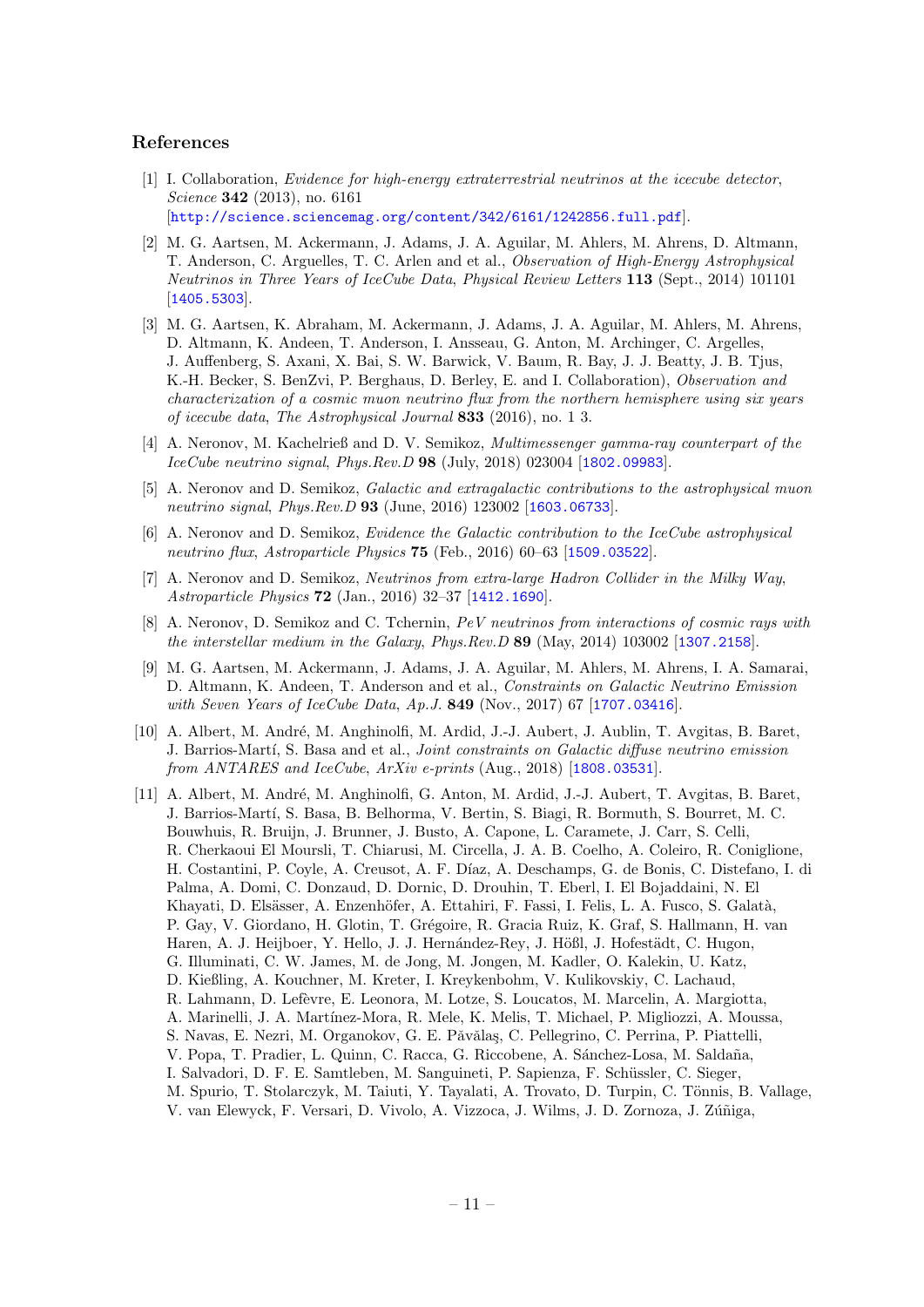D. Gaggero, D. Grasso and ANTARES Collaboration, New constraints on all flavor Galactic diffuse neutrino emission with the ANTARES telescope, Phys.Rev.D 96 (Sept., 2017) 062001 [[1705.00497](http://arXiv.org/abs/1705.00497)].

- <span id="page-12-0"></span>[12] G. Giacinti, M. Kachelrieß and D. V. Semikoz, Reconciling cosmic ray diffusion with Galactic magnetic field models, JCAP 7 (July, 2018) 051 [[1710.08205](http://arXiv.org/abs/1710.08205)].
- <span id="page-12-1"></span>[13] M. G. Aartsen, K. Abraham, M. Ackermann, J. Adams, J. A. Aguilar, M. Ahlers, M. Ahrens, D. Altmann, T. Anderson, M. Archinger, C. Arguelles, T. C. Arlen, J. Auffenberg, X. Bai, S. W. Barwick, V. Baum, R. Bay and T. I. Collaboration, A combined maximum-likelihood analysis of the high-energy astrophysical neutrino flux measured with icecube, The Astrophysical Journal 809 (2015), no. 1 98.
- <span id="page-12-2"></span>[14] E. Waxman and J. Bahcall, *High energy neutrinos from astrophysical sources: An upper bound*, Phys.Rev.D 59 (Jan., 1999) 023002 [[hep-ph/9807282](http://arXiv.org/abs/hep-ph/9807282)].
- [15] G. Giacinti, M. Kachelrieß, O. Kalashev, A. Neronov and D. V. Semikoz, Unified model for cosmic rays above  $10^{17}$  eV and the diffuse gamma-ray and neutrino backgrounds, Phys.Rev.D 92 (Oct., 2015) 083016 [[1507.07534](http://arXiv.org/abs/1507.07534)].
- <span id="page-12-3"></span>[16] M. Kachelrieß, O. Kalashev, S. Ostapchenko and D. V. Semikoz, Minimal model for extragalactic cosmic rays and neutrinos,  $Phys. Rev.D 96 (Oct., 2017) 083006 [1704.06893].$  $Phys. Rev.D 96 (Oct., 2017) 083006 [1704.06893].$  $Phys. Rev.D 96 (Oct., 2017) 083006 [1704.06893].$
- [17] V. S. Beresinsky and G. T. Zatsepin, Cosmic rays at ultra high energies (neutrino?), Physics Letters B 28 (Jan., 1969) 423–424.
- <span id="page-12-4"></span>[18] V. S. Berezinskii and A. I. Smirnov, Cosmic neutrinos of ultra-high energies and detection possibility, Astropys.Space Sci. 32 (Feb., 1975) 461–482.
- <span id="page-12-5"></span>[19] A. Y. Neronov and D. V. Semikoz, Which blazars are neutrino loud?, Phys.Rev.D 66 (Dec., 2002) 123003 [[hep-ph/0208248](http://arXiv.org/abs/hep-ph/0208248)].
- <span id="page-12-7"></span>[20] A. Neronov, D. Semikoz and S. Sibiryakov, Measuring parameters of active galactic nuclei central engines with very high energy  $\gamma$ -ray flares, MNRAS 391 (Dec., 2008) 949–958 [[0806.2545](http://arXiv.org/abs/0806.2545)].
- <span id="page-12-6"></span>[21] A. Y. Neronov, D. V. Semikoz and I. I. Tkachev, Ultra-high energy cosmic ray production in the polar cap regions of black hole magnetospheres, New Journal of Physics 11 (June, 2009) 065015 [[0712.1737](http://arXiv.org/abs/0712.1737)].
- <span id="page-12-8"></span>[22] K. Mannheim and P. L. Biermann, *Photomeson production in active galactic nuclei,*  $A\mathscr{B}A$  221 (Sept., 1989) 211–220.
- <span id="page-12-9"></span>[23] K. Mannheim, The proton blazar, A&A 269 (Mar., 1993) 67–76 [[astro-ph/9302006](http://arXiv.org/abs/astro-ph/9302006)].
- [24] C. Tchernin, J. A. Aguilar, A. Neronov and T. Montaruli, An exploration of hadronic interactions in blazars using IceCube,  $A\&A$  555 (July, 2013) A70 [[1305.3524](http://arXiv.org/abs/1305.3524)].
- <span id="page-12-11"></span>[25] M. Cerruti, A. Zech, C. Boisson, G. Emery, S. Inoue and J.-P. Lenain, Gammas and neutrinos from TXS 0506+056, ArXiv e-prints (Oct., 2018) [[1810.08825](http://arXiv.org/abs/1810.08825)].
- [26] M. Cerruti, A. Zech, C. Boisson, G. Emery, S. Inoue and J.-P. Lenain, Lepto-hadronic single-zone models for the electromagnetic and neutrino emission of TXS  $0506+056$ ,  $ArXiv$  $e\text{-}prints$  (July, 2018) [[1807.04335](http://arXiv.org/abs/1807.04335)].
- <span id="page-12-12"></span>[27] R.-Y. Liu, K. Wang, R. Xue, A. M. Taylor, X.-Y. Wang, Z. Li and H. Yan, A hadronuclear interpretation of a high-energy neutrino event coincident with a blazar flare, ArXiv e-prints (July, 2018) [[1807.05113](http://arXiv.org/abs/1807.05113)].
- <span id="page-12-10"></span>[28] C. Righi, F. Tavecchio and S. Inoue, Neutrino emission from BL Lac objects: the role of radiatively inefficient accretion flows, ArXiv e-prints (July, 2018) [[1807.10506](http://arXiv.org/abs/1807.10506)].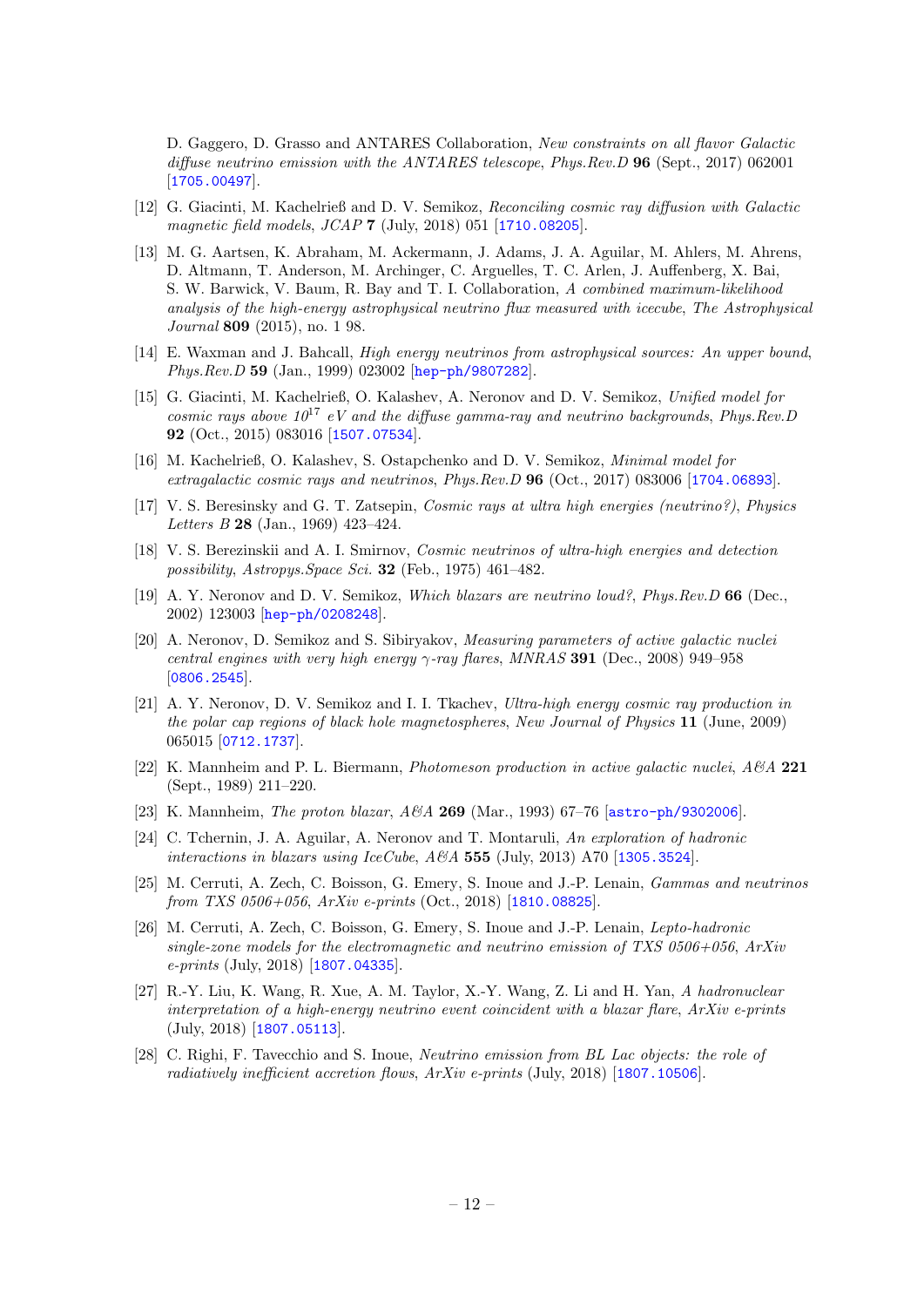- <span id="page-13-8"></span>[29] P. Padovani, P. Giommi, E. Resconi, T. Glauch, B. Arsioli, N. Sahakyan and M. Huber, Dissecting the region around IceCube-170922A: the blazar TXS  $0506+056$  as the first cosmic neutrino source, MNRAS 480 (Oct., 2018) 192-203 [[1807.04461](http://arXiv.org/abs/1807.04461)].
- <span id="page-13-7"></span>[30] A. Keivani, K. Murase, M. Petropoulou, D. B. Fox, S. B. Cenko, S. Chaty, A. Coleiro, J. J. DeLaunay, S. Dimitrakoudis, P. A. Evans, J. A. Kennea, F. E. Marshall, A. Mastichiadis, J. P. Osborne, M. Santander, A. Tohuvavohu and C. F. Turley, A Multimessenger Picture of the Flaring Blazar TXS 0506+056: Implications for High-energy Neutrino Emission and Cosmic-Ray Acceleration, Ap.J. 864 (Sept., 2018) 84 [[1807.04537](http://arXiv.org/abs/1807.04537)].
- <span id="page-13-0"></span>[31] S. Ansoldi, L. A. Antonelli, C. Arcaro, D. Baack, A. Babić, B. Banerjee, P. Bangale, U. Barres de Almeida, J. A. Barrio, J. Becerra Gonz´alez, W. Bednarek, E. Bernardini, R. C. Berse, A. Berti, J. Besenrieder, W. Bhattacharyya, C. Bigongiari, A. Biland, O. Blanch, G. Bonnoli, R. Carosi, G. Ceribella, A. Chatterjee, S. M. Colak, P. Colin, E. Colombo, J. L. Contreras, J. Cortina, S. Covino, P. Cumani, V. D'Elia, P. Da Vela, F. Dazzi, A. De Angelis, B. De Lotto, M. Delfino, J. Delgado, F. Di Pierro, A. Dom´ınguez, D. Dominis Prester, D. Dorner, M. Doro, S. Einecke, D. Elsaesser, V. Fallah Ramazani, A. Fattorini, A. Fernández-Barral, G. Ferrara, D. Fidalgo, L. Foffano, M. V. Fonseca, L. Font, C. Fruck, S. Gallozzi, R. J. García López, M. Garczarczyk, M. Gaug, P. Giammaria, N. Godinović, D. Guberman, D. Hadasch, A. Hahn, T. Hassan, M. Hayashida, J. Herrera, J. Hoang, D. Hrupec, S. Inoue, K. Ishio, Y. Iwamura, Y. Konno, H. Kubo, J. Kushida, A. Lamastra, D. Lelas, F. Leone, E. Lindfors, S. Lombardi, F. Longo, M. L´opez, C. Maggio, P. Majumdar, M. Makariev, G. Maneva, M. Manganaro, K. Mannheim, L. Maraschi, M. Mariotti, M. Martínez, S. Masuda, D. Mazin, K. Mielke, M. Minev, J. M. Miranda, R. Mirzoyan, A. Moralejo, V. Moreno, E. Moretti, V. Neustroev, A. Niedzwiecki, M. Nievas Rosillo, C. Nigro, K. Nilsson, D. Ninci, K. Nishijima, K. Noda, L. Nogués, S. Paiano, J. Palacio, D. Paneque, R. Paoletti, J. M. Paredes, G. Pedaletti, P. Peñil, M. Peresano, M. Persic, K. Pfrang, P. G. Prada Moroni, E. Prandini, I. Puljak, J. R. Garcia, W. Rhode, M. Rib´o, J. Rico, C. Righi, A. Rugliancich, L. Saha, T. Saito, K. Satalecka, T. Schweizer, J. Sitarek, I. Śnidarić, D. Sobczynska, A. Stamerra, M. Strzys, T. Surić, F. Tavecchio, P. Temnikov, T. Terzić, M. Teshima, N. Torres-Albá, S. Tsujimoto, G. Vanzo, M. Vazquez Acosta, I. Vovk, J. E. Ward, M. Will, D. Zarić and M. Cerruti, The Blazar TXS 0506+056 Associated with a High-energy Neutrino: Insights into Extragalactic Jets and Cosmic-Ray Acceleration, Ap.J.Lett. 863 (Aug., 2018) L10 [[1807.04300](http://arXiv.org/abs/1807.04300)].
- <span id="page-13-1"></span>[32] A. Neronov, D. V. Semikoz and K. Ptitsyna, Strong constraints on hadronic models of blazar activity from Fermi and IceCube stacking analysis,  $A\&A$  603 (July, 2017) A135 [[1611.06338](http://arXiv.org/abs/1611.06338)].
- <span id="page-13-2"></span>[33] M. G. Aartsen, K. Abraham, M. Ackermann, J. Adams, J. A. Aguilar, M. Ahlers, M. Ahrens, D. Altmann, K. Andeen, T. Anderson and et al., The Contribution of Fermi-2LAC Blazars to Diffuse TeV-PeV Neutrino Flux, Ap.J. 835 (Jan., 2017) 45 [[1611.03874](http://arXiv.org/abs/1611.03874)].
- <span id="page-13-3"></span>[34] M. Aartsen, M. Ackermann, J. Adams, J. A. Aguilar, M. Ahlers, M. Ahrens, I. Al Samarai, D. Altmann, K. Andeen, T. Anderson, I. Ansseau, G. Anton, C. Argüelles, J. Auffenberg, S. Axani and e. a. Bagherpour, Multimessenger observations of a flaring blazar coincident with high-energy neutrino icecube-170922a, Science 361 (2018), no. 6398 [[http://science.sciencemag.org/content/361/6398/eaat1378.full.pdf](http://arXiv.org/abs/http://science.sciencemag.org/content/361/6398/eaat1378.full.pdf)].
- <span id="page-13-4"></span>[35] M. Aartsen, M. Ackermann, J. Adams, J. A. Aguilar, M. Ahlers, M. Ahrens and A. S. et al., Neutrino emission from the direction of the blazar txs  $0506+056$  prior to the icecube-170922a alert, Science (2018) [[http://science.sciencemag.org/content/early/2018/07/11/science.aat2890.full.pdf](http://arXiv.org/abs/http://science.sciencemag.org/content/early/2018/07/11/science.aat2890.full.pdf)].
- <span id="page-13-5"></span>[36] K. Murase and E. Waxman, Constraining high-energy cosmic neutrino sources: Implications and prospects, Phys.Rev.D 94 (Nov., 2016) 103006 [[1607.01601](http://arXiv.org/abs/1607.01601)].
- <span id="page-13-6"></span>[37] S. Paiano, R. Falomo, A. Treves and R. Scarpa, The Redshift of the BL Lac Object TXS  $0506+056$ , Ap. J. Lett. 854 (Feb., 2018) L32 [[1802.01939](http://arXiv.org/abs/1802.01939)].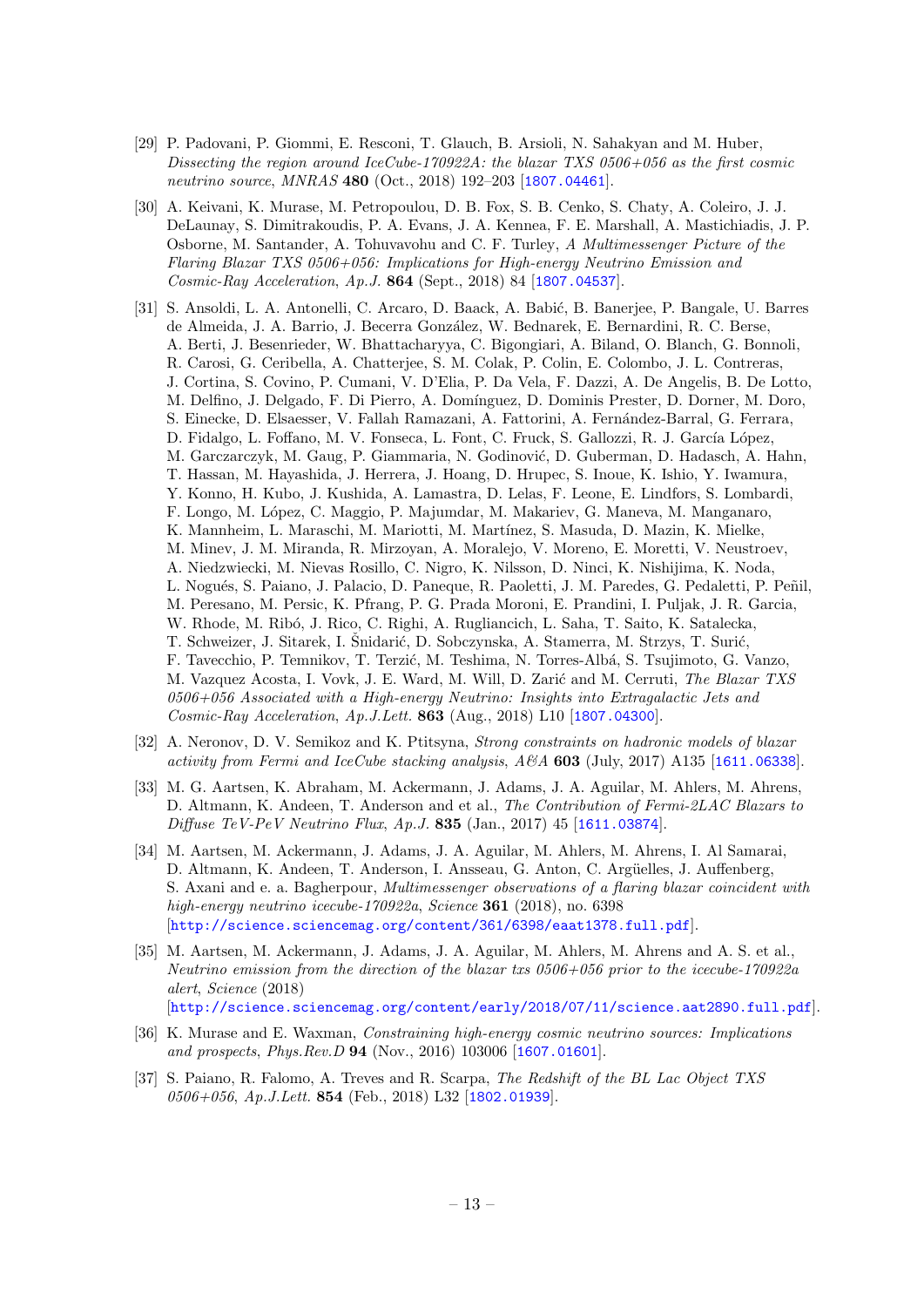- <span id="page-14-0"></span>[38] M. Ajello, M. S. Shaw, R. W. Romani, C. D. Dermer, L. Costamante, O. G. King, W. Max-Moerbeck, A. Readhead, A. Reimer, J. L. Richards and M. Stevenson, The Luminosity Function of Fermi-detected Flat-spectrum Radio Quasars, Ap.J. 751 (June, 2012) 108 [[1110.3787](http://arXiv.org/abs/1110.3787)].
- <span id="page-14-1"></span>[39] M. Ajello, R. W. Romani, D. Gasparrini, M. S. Shaw, J. Bolmer, G. Cotter, J. Finke, J. Greiner, S. E. Healey, O. King, W. Max-Moerbeck, P. F. Michelson, W. J. Potter, A. Rau, A. C. S. Readhead, J. L. Richards and P. Schady, The Cosmic Evolution of Fermi BL Lacertae Objects, Ap.J. 780 (Jan., 2014) 73 [[1310.0006](http://arXiv.org/abs/1310.0006)].
- <span id="page-14-2"></span>[40] E. M. Sadler, R. D. Cannon, T. Mauch, P. J. Hancock, D. A. Wake, N. Ross, S. M. Croom, M. J. Drinkwater, A. C. Edge, D. Eisenstein, A. M. Hopkins, H. M. Johnston, R. Nichol, K. A. Pimbblet, R. de Propris, I. G. Roseboom, D. P. Schneider and T. Shanks, Radio galaxies in the 2SLAQ Luminous Red Galaxy Survey - I. The evolution of low-power radio galaxies to  $z \sim 0.7$ , MNRAS 381 (Oct., 2007) 211–227 [[astro-ph/0612019](http://arXiv.org/abs/astro-ph/0612019)].
- <span id="page-14-3"></span>[41] V. Smolčić, G. Zamorani, E. Schinnerer, S. Bardelli, M. Bondi, L. Bîrzan, C. L. Carilli, P. Ciliegi, M. Elvis, C. D. Impey, A. M. Koekemoer, A. Merloni, T. Paglione, M. Salvato, M. Scodeggio, N. Scoville and J. R. Trump, Cosmic Evolution of Radio Selected Active Galactic Nuclei in the Cosmos Field, Ap.J. 696 (May, 2009) 24–39 [[0901.3372](http://arXiv.org/abs/0901.3372)].
- <span id="page-14-4"></span>[42] G. Hasinger, T. Miyaji and M. Schmidt, Luminosity-dependent evolution of soft X-ray selected AGN. New Chandra and XMM-Newton surveys, A&A 441 (Oct., 2005) 417–434 [[astro-ph/0506118](http://arXiv.org/abs/astro-ph/0506118)].
- <span id="page-14-5"></span>[43] T. J.-L. Courvoisier, The bright quasar 3C 273, A&A Rv. 9 (1998) 1–32 [[astro-ph/9808147](http://arXiv.org/abs/astro-ph/9808147)].
- <span id="page-14-6"></span>[44] F. Acero, M. Ackermann, M. Ajello, A. Albert, W. B. Atwood, M. Axelsson, L. Baldini, J. Ballet, G. Barbiellini, D. Bastieri, A. Belfiore, R. Bellazzini, E. Bissaldi, R. D. Blandford, E. D. Bloom, J. R. Bogart, R. Bonino, E. Bottacini, J. Bregeon, R. J. Britto, P. Bruel, R. Buehler, T. H. Burnett, S. Buson, G. A. Caliandro, R. A. Cameron, R. Caputo, M. Caragiulo, P. A. Caraveo, J. M. Casandjian, E. Cavazzuti, E. Charles, R. C. G. Chaves, A. Chekhtman, C. C. Cheung, J. Chiang, G. Chiaro, S. Ciprini, R. Claus, J. Cohen-Tanugi, L. R. Cominsky, J. Conrad, S. Cutini, F. D'Ammando, A. de Angelis, M. DeKlotz, F. de Palma, R. Desiante, S. W. Digel, L. Di Venere, P. S. Drell, R. Dubois, D. Dumora, C. Favuzzi, S. J. Fegan, E. C. Ferrara, J. Finke, A. Franckowiak, Y. Fukazawa, S. Funk, P. Fusco, F. Gargano, D. Gasparrini, B. Giebels, N. Giglietto, P. Giommi, F. Giordano, M. Giroletti, T. Glanzman, G. Godfrey, I. A. Grenier, M.-H. Grondin, J. E. Grove, L. Guillemot, S. Guiriec, D. Hadasch, A. K. Harding, E. Hays, J. W. Hewitt, A. B. Hill, D. Horan, G. Iafrate, T. Jogler, G. Jóhannesson, R. P. Johnson, A. S. Johnson, T. J. Johnson, W. N. Johnson, T. Kamae, J. Kataoka, J. Katsuta, M. Kuss, G. La Mura, D. Landriu, S. Larsson, L. Latronico, M. Lemoine-Goumard, J. Li, L. Li, F. Longo, F. Loparco, B. Lott, M. N. Lovellette, P. Lubrano, G. M. Madejski, F. Massaro, M. Mayer, M. N. Mazziotta, J. E. McEnery, P. F. Michelson, N. Mirabal, T. Mizuno, A. A. Moiseev, M. Mongelli, M. E. Monzani, A. Morselli, I. V. Moskalenko, S. Murgia, E. Nuss, M. Ohno, T. Ohsugi, N. Omodei, M. Orienti, E. Orlando, J. F. Ormes, D. Paneque, J. H. Panetta, J. S. Perkins, M. Pesce-Rollins, F. Piron, G. Pivato, T. A. Porter, J. L. Racusin, R. Rando, M. Razzano, S. Razzaque, A. Reimer, O. Reimer, T. Reposeur, L. S. Rochester, R. W. Romani, D. Salvetti, M. Sánchez-Conde, P. M. Saz Parkinson, A. Schulz, E. J. Siskind, D. A. Smith, F. Spada, G. Spandre, P. Spinelli, T. E. Stephens, A. W. Strong, D. J. Suson, H. Takahashi, T. Takahashi, Y. Tanaka, J. G. Thayer, J. B. Thayer, D. J. Thompson, L. Tibaldo, O. Tibolla, D. F. Torres, E. Torresi, G. Tosti, E. Troja, B. Van Klaveren, G. Vianello, B. L. Winer, K. S. Wood, M. Wood, S. Zimmer and Fermi-LAT Collaboration, Fermi Large Area Telescope Third Source Catalog, Ap.J.Supp 218 (June, 2015) 23 [[1501.02003](http://arXiv.org/abs/1501.02003)].
- <span id="page-14-7"></span>[45] M. G. Aartsen, K. Abraham, M. Ackermann, J. Adams, J. A. Aguilar, M. Ahlers, M. Ahrens, D. Altmann, K. Andeen, T. Anderson and et al., All-sky Search for Time-integrated Neutrino